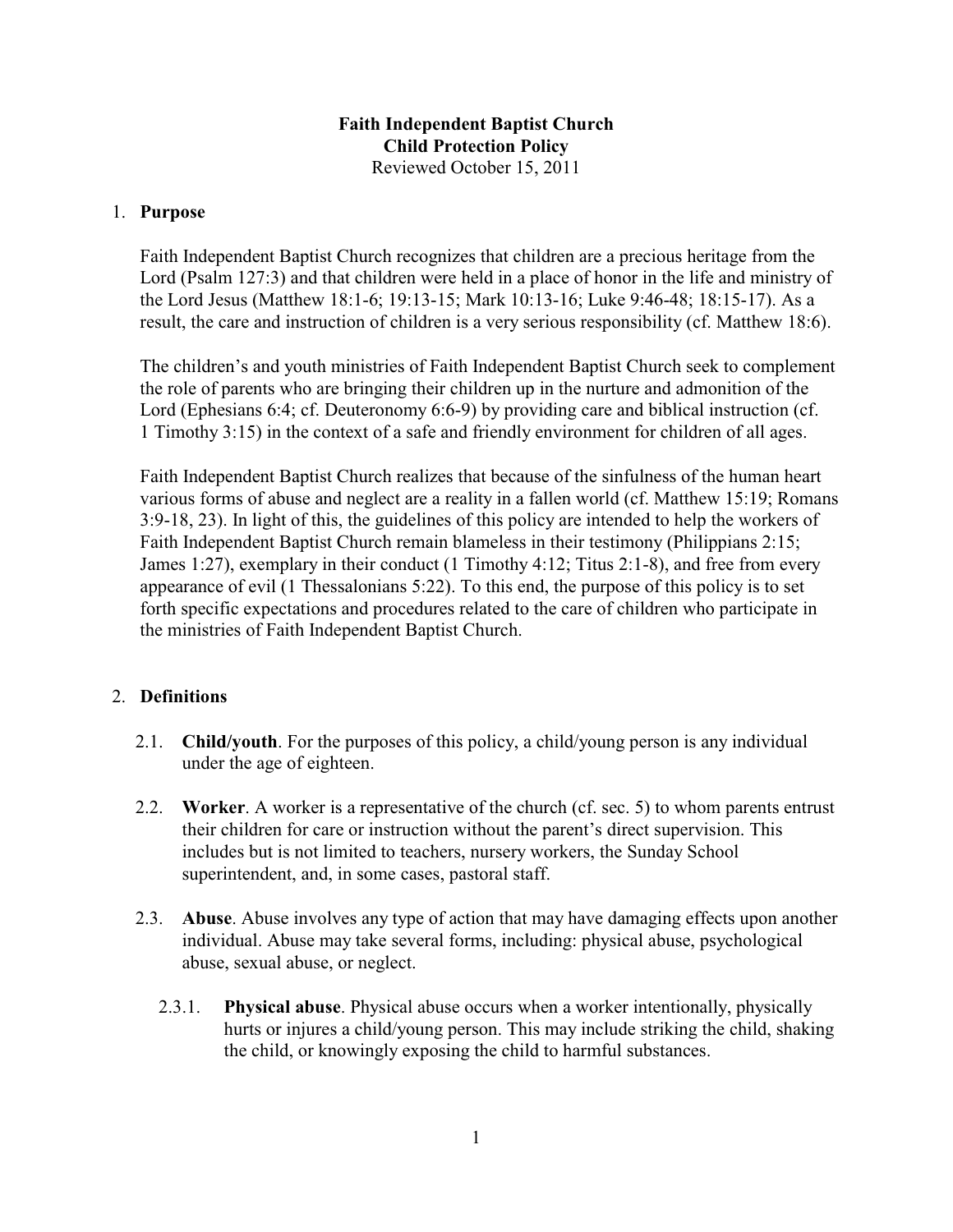- 2.3.2. **Psychological abuse**. Psychological abuse occurs when a child/young person is threatened, bullied, taunted, or verbally demeaned by a worker.
- 2.3.3. **Sexual abuse**. Sexual abuse occurs when a child/young person is taken advantage of for the sexual gratification of a worker or authority figure. Sexual abuse may involve any type of sexual contact, inappropriate fondling, language of a sexual nature, exposure to pornography, or indecent exposure.
- 2.3.4. **Neglect**. Neglect occurs when a worker fails to care for the basic needs of a child/young person. This includes failure to provide essential sustenance, shelter, protection from danger, or medical care.

### 3. **Position**

Faith Independent Baptist Church is committed to making the children's and youth ministries safe and friendly, and the church opposes child abuse in all its forms. These actions are not only illegal, but the church believes that the various forms of child abuse are morally wrong and constitute sinful behavior.

#### 4. **Reporting**

According to the legal code of the state of Texas, anyone who has reason to believe that child abuse or neglect has occurred is required to report that belief to a local state law enforcement agency or the Texas Department of Family and Protective Services. An oral report must be made within forty-eight hours. This is to be followed by a written report within five days to the same agency. There is no exemption for reporting child abuse in the state of Texas for clergy, physicians, mental health professionals, or teachers.

#### 5. **Workers**

#### 5.1. **Types**

- 5.1.1. **Primary worker**. Primary workers are the individuals who have the greatest degree of responsibility over a group of children. Primary workers are responsible to maintain a safe environment for the children under their supervision. Primary workers are subject to screening requirements (specified below) and must be approved by the pastor and deacons. Except in extenuating circumstances, all workers over eighteen years of age should be screened to be primary workers.
- 5.1.2. **Secondary workers**. Secondary workers serve under the direct observation of a primary worker. These workers have less responsibility and are present to serve as aids to primary workers. Secondary workers are subject to screening requirements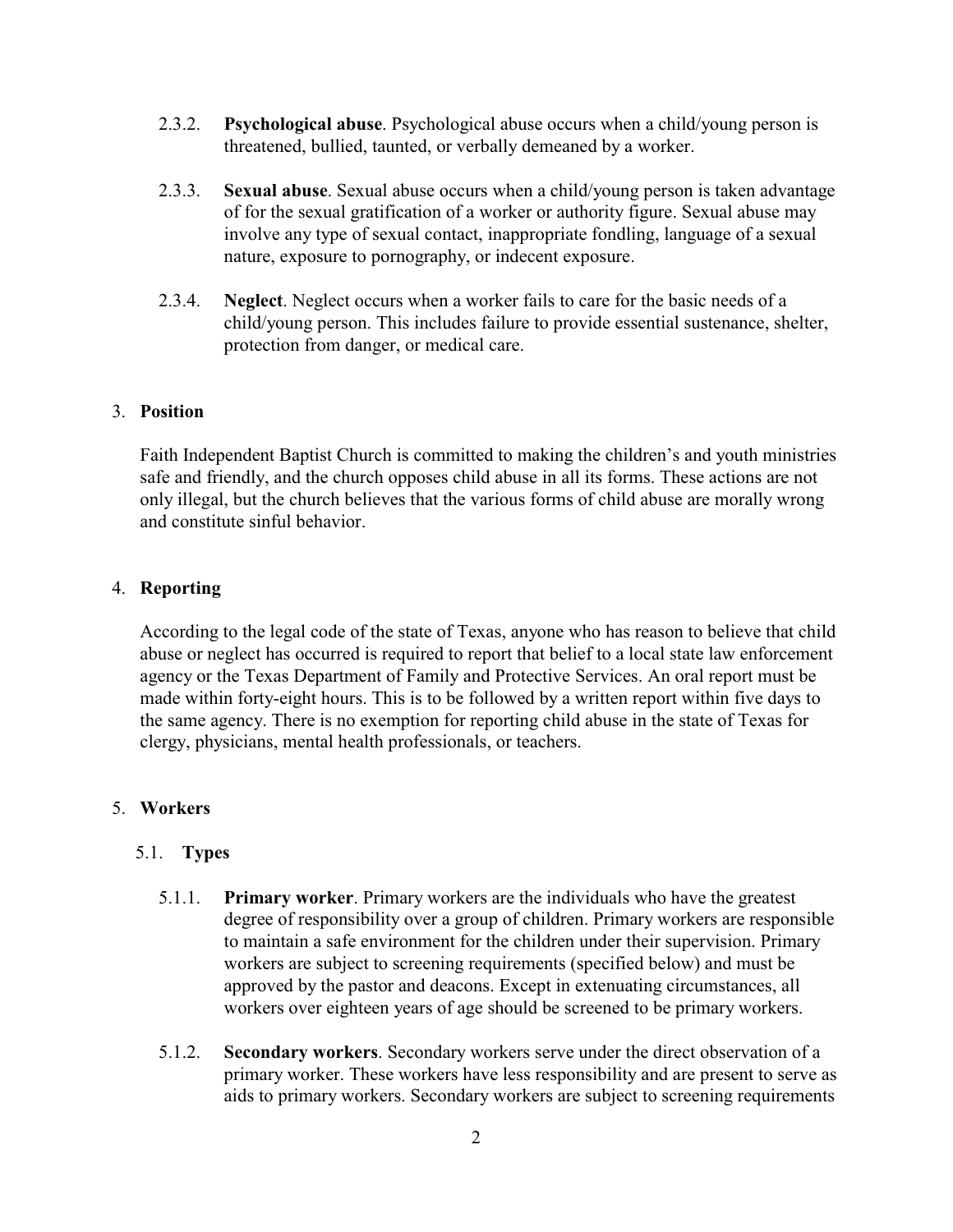(specified below) and must be approved by the pastor and deacons. All workers under the age of eighteen will be considered secondary workers.

- 5.1.3. **Pastoral staff**. Members of the pastoral staff will be held to the highest degree of accountability in their work with children and youth. They shall meet all the requirements of a primary worker.
- 5.1.4. **Deacons**. Deacons may be asked to help in classrooms or youth ministries; thus, all deacons shall be screened and qualified to serve as primary workers.
- 5.1.5. **Nursery coordinator**. The pastor and deacons should appoint a nursery coordinator. The nursery coordinator should prepare a schedule for nursery workers, relate the needs of the nursery to the pastor and deacons, and may be asked to be involved in the interviewing/screening of nursery workers.

# 5.2. **Requirements**

- 5.2.1. **Membership**. All children's/youth workers, paid or volunteer, should be members of Faith Independent Baptist Church (cf. sec 7.20).
- 5.2.2. **Six month rule**. Individuals desiring to work with children should be active, regularly attending members of Faith Independent Baptist Church for at least six months. An exception to this rule is made in the case of paid staff members. Other exceptions may be made at the discretion of the pastor and deacons, but these individuals will be subject to thorough screening requirements.
- 5.2.3. **Age**. The primary worker in any group of children should be at least eighteen years of age.
- 5.2.4. **Gender**. An adult woman, who is an approved primary worker, must be present in the infant nurseries as a primary worker at all times. A married man may serve together with his wife in the nurseries, but a man should not be the only worker present in either the infant or toddler nurseries with children other than his own. Men will not be allowed to change diapers, except in the case of his own children. Teenage boys will not be allowed to serve as primary or secondary workers in the nurseries.
- 5.2.5. **Consent to background checks**. All workers, paid or volunteer, shall consent to a background check and provide the church with at least two references who are not family members. Preferably these references will have knowledge of the individual's work with children in previous churches.
- 5.2.6. **Agreement with the policy**. All workers must understand the applicable policies that relate to their service with children. After reading this child protection policy the worker must acknowledge in writing that they have read, understand, and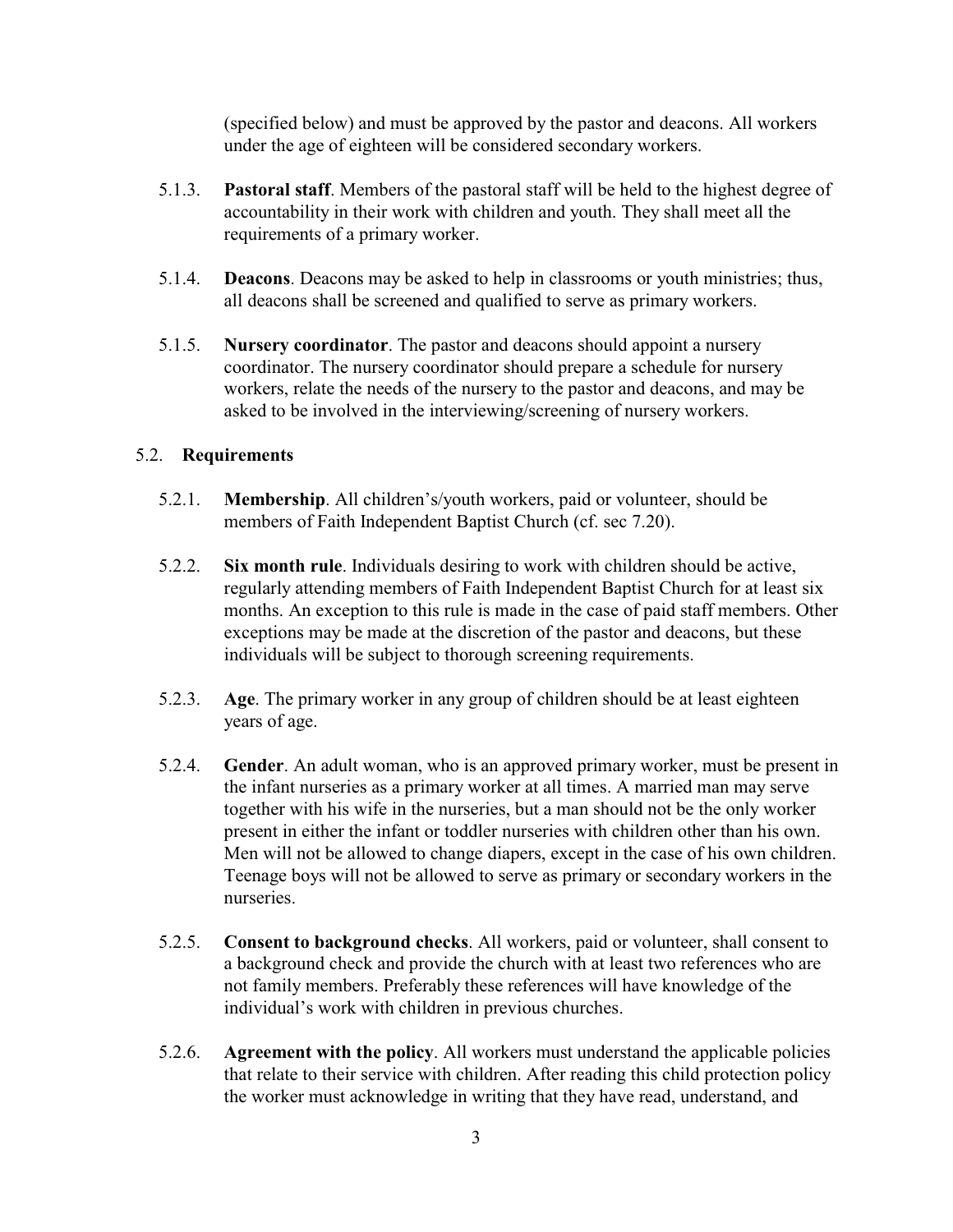agree to abide by this policy. The individual must review the policy and give written agreement annually.

 5.2.7. **Automatic disqualifiers**. Under no circumstance will an individual who has been convicted of any type of child abuse or sexual misconduct be allowed to work with children/young people under the auspices of Faith Independent Baptist Church. Under no circumstance will an individual who advocates or participates in questionable moral conduct (cf. 1 Corinthians 5:11) be allowed to work with children/young people under the auspices of Faith Independent Baptist Church.

# 5.3. **Screening**

- 5.3.1. **Application**. The screening process begins with an application to participate in a ministry involving children/youth. This form shall include basic facts about the individual, their previous work with children, contact information for at least two references, and consent to perform a background check. The applicant must also indicate in writing that they have not ever been convicted of a crime involving any type of abuse, neglect, or misconduct involving a child. The application and statement concerning misconduct should be submitted to the nursery coordinator or the pastor. At this time the individual will be provided with a copy of this child protection policy for their review, if they do not already possess a copy of it.
- 5.3.2. **Reference check**. For those desiring to be workers with children, the pastor or nursery coordinator should contact the references the individual has provided on the application for work with children.
- 5.3.3. **Background check**. For those desiring to be workers with children, a background check should be performed related to convictions of crimes involving children. The background check consent form shall be returned to the applicant after the background check is run.
- 5.3.4. **Interview**. For those desiring to be a worker with children or youth, an interview with the pastor and deacons is necessary. The pastor and deacons should make sure that the applicant understands the child protection policy and the important responsibility that comes with working with children. At this time the applicant must indicate in writing that they have read, understand, and agree to abide by the child protection policy.

## 6. **Procedures**

 6.1. **Training**. Faith Independent Baptist Church desires to provide appropriate training so that those who work with children/youth understand and are reminded about the child care policies of the church and the great responsibility it is to work with children.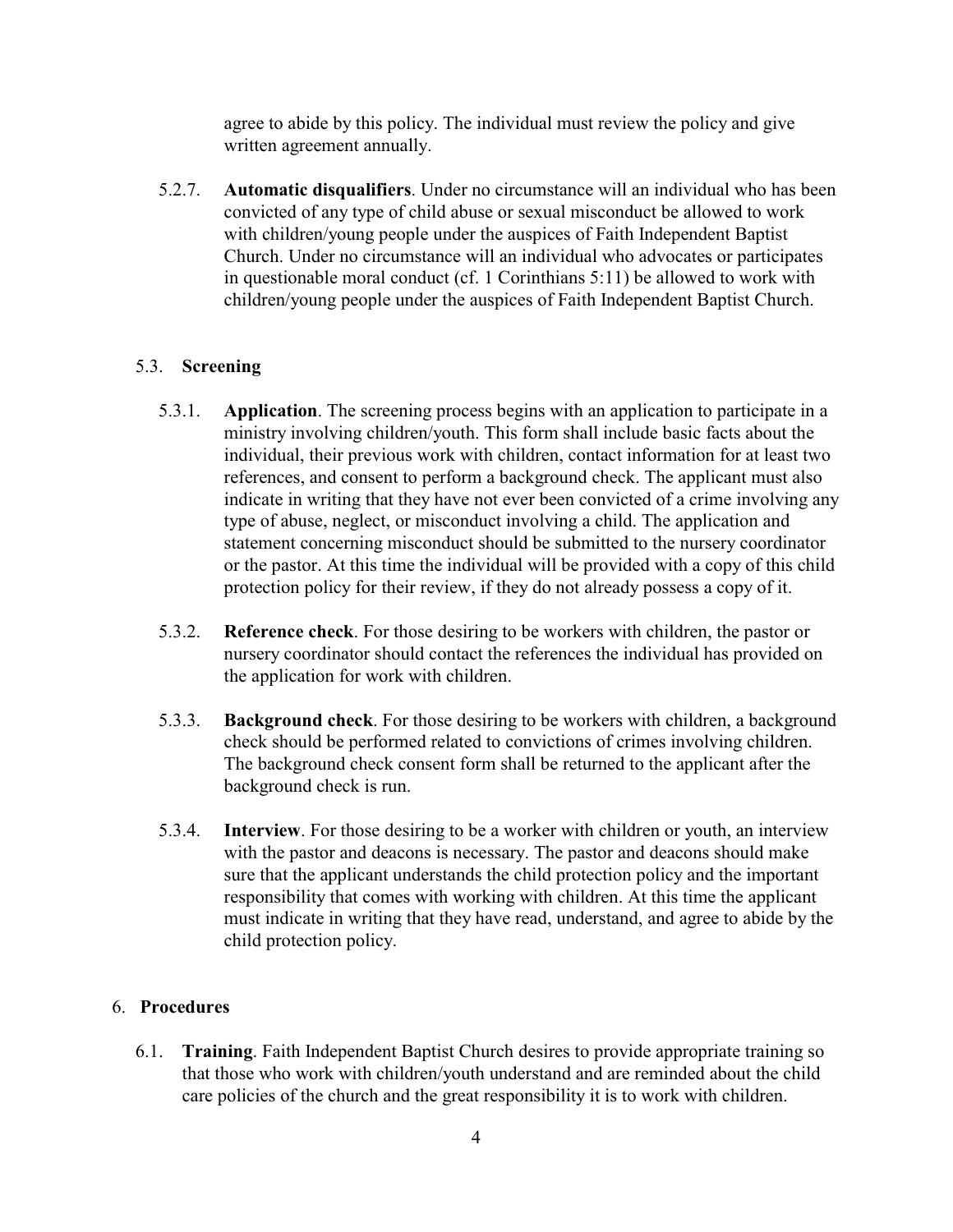- 6.1.1. **Initial**. The initial training of workers shall consist of providing the individual with a copy of the church's child protection policy and any other material that are deemed appropriate. The worker must indicate in writing that they have read (with the exception of the forms section), understand, and agree to abide by the church's child protection policy.
- 6.1.2. **Recurring**. Workers will be asked to review their copy of the church's child protection policy (with the exception of the forms section) yearly during the month of January. As deemed appropriate by the pastor and deacons, workers will be asked to participate in seminars, read literature, or view videos related to child safety.
- 6.2. **Enforcement**. The implementation of this child protection policy is the responsibility of the pastor and deacons in conjunction with appropriate department leaders (i.e., the nursery coordinator). They are to see that the policy is followed consistently and that appropriate measures are taken to keep the children of the church safe. At any time the pastor and deacons with the appropriate department leader may address any areas of concern regarding the implementation of this policy on an individual basis.
- 6.3. **Review**. The pastor and deacons shall review this policy at least once every five years to evaluate its effectiveness and appropriateness, calculated from the review date at the beginning of this document.
- 6.4. **Allegations**. Faith Independent Baptist Church will take all allegations of misconduct very seriously. All reports of believed child abuse or neglect will be held in absolute confidence. In the event of an accusation, the appropriate law enforcement agencies will be contacted, and the church will cooperate with these government agencies. The accused individual will be suspended from their place of service with children/youth until the issue is resolved. The parents of the child will be informed of the situation and will be notified of the church's plan of action to resolve the matter (unless a parent is the one involved in the accusation). All investigations of the situation shall be conducted by the appropriate law enforcement agencies. In the event that an allegation of child abuse or neglect is proven to be true, the individual will be permanently removed from their place of ministry with children, and if necessary, church discipline will be enacted.
- 6.5. **Media inquiries**. In the event of an allegation of misconduct involving a child, the pastor of the church will serve as the spokesperson for the church. He will determine the amount of information that is appropriate to share with the media. In the event that the accusation involves the pastor, the board of deacons shall appoint a spokesperson to handle all media inquiries.

## 7. **Additional Specific Guidelines**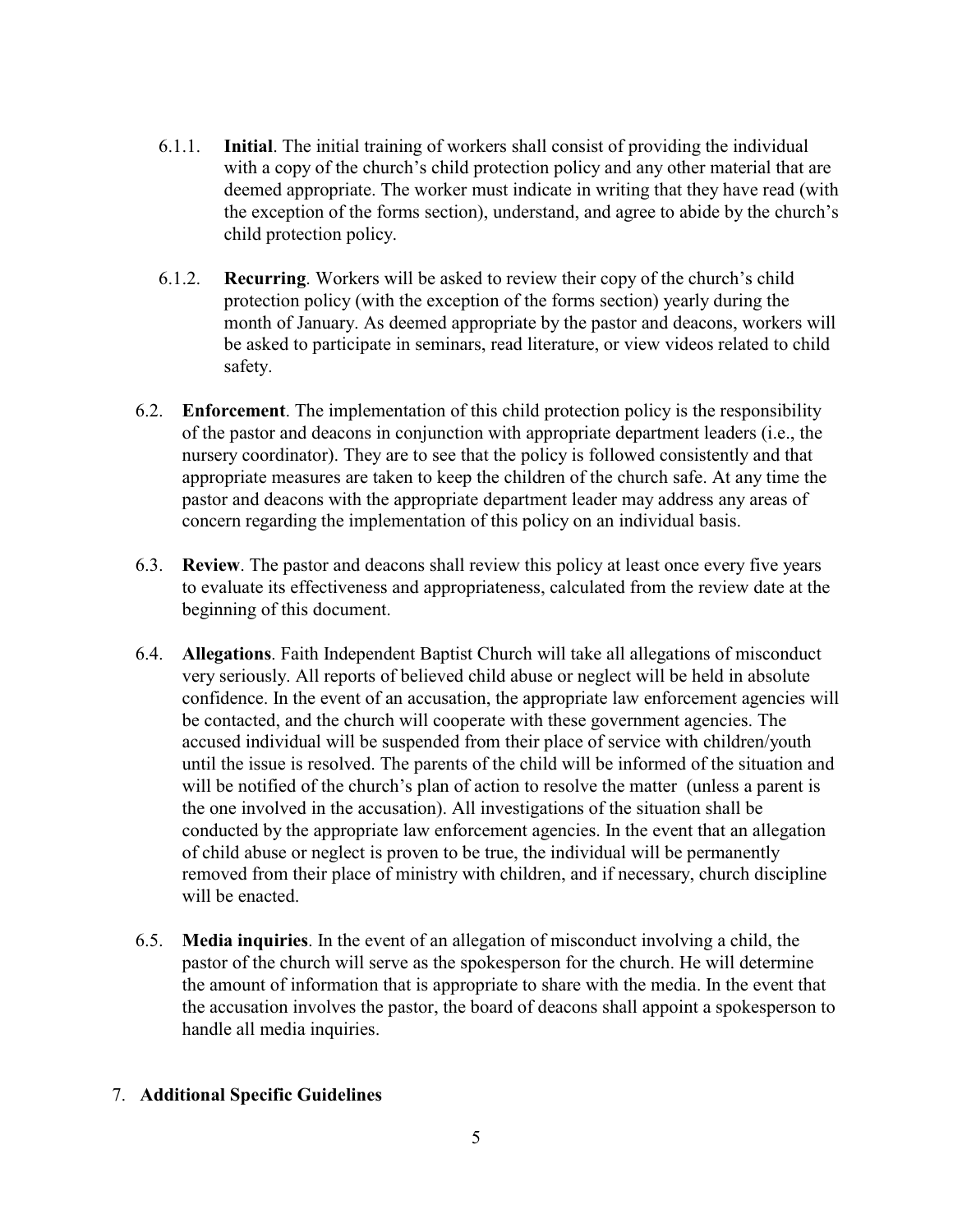- 7.1. **Preservation of records**. The church shall maintain a secure (locked) file cabinet for all records pertinent to the administration of this child protection policy. In this file cabinet shall be kept (1) records on each individual who applies to work with children at Faith Independent Baptist Church (including application, a notice of approval, and initial and recurring statements of agreement with this policy), (2) documents related to any injury or incident involving children, (3) release of claim forms related to activities within the past twelve months (at a minimum), and (4) records of any incident of suspected abuse or neglect. For the sake of confidentiality, the records in the church's safe child file cabinet shall be managed by the current pastor and deacons. No other individuals shall be granted access to the documents in this file. All results of background checks shall be kept in a bank safe deposit box held by the church.
- 7.2. **The necessity of an approved worker**. A worker, approved by the pastor and deacons, must be present in all nurseries and classes before children are to be left in the classroom by their parents.
- 7.3. **Infant Nursery Care Sign-In**. In order to properly identify parents and their children, visitors will be asked to register their infants with the nursery workers. A sign-in log shall be maintained for the infant nursery, which shall include at least the name of the parent, the time the child was dropped off and picked up, and any special instructions from the parent.
- 7.4. **Supervision of babies and preschoolers**. Under no circumstance is a baby or preschooler to be left in a classroom alone or allowed to leave the nursery unaccompanied.
- 7.5. **The return of children to parents.** It is the responsibility of the worker to return the child to the individual who dropped the child off at the nursery, or another responsible individual if previous arrangements have been made. After the child is returned to a responsible party it is that individual's responsibility to supervise the child.
- 7.6. **Preference for two workers**. It is preferred that two workers are present in classrooms and nursery rooms, especially for nurseries and classes with younger children. When applicable a hall monitor may be appointed to aid workers.
- 7.7. **Small Classes.** In the case that there is only one child in a class or nursery the parent should be informed and must give their consent (verbal or written) of their approval for their child to be left with that particular worker(s) (cf. sec. 7.4).
- 7.8. **Visibility in counseling**. At no time shall an adult meet alone with a child or youth in a closed room or in a place where they cannot be seen. While privacy should be respected, in any such counseling session the door should be left ajar and/or the individuals should be in plain view of others.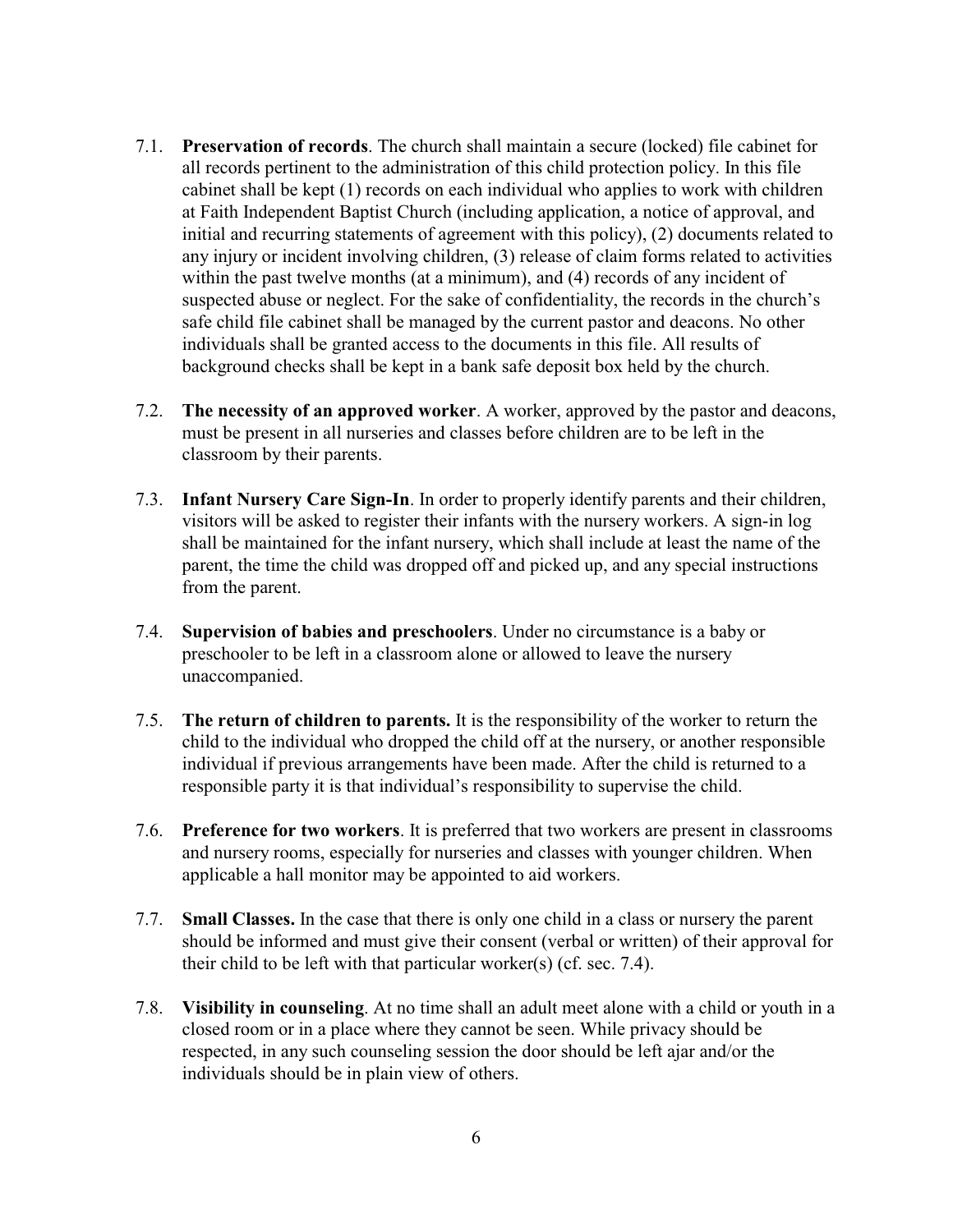- 7.9. **Visibility of classrooms**. Rooms that are used for classrooms should be equipped with a door with a window or a window opening to the interior hallway for clear visibility of the proceedings of the class.
- 7.10. **Open classrooms**. Parents have the privilege of visiting the classroom of their child at any time. While the parents should not be a disruption to the class, they may observe the proceedings of the class.
- 7.11. **Identification**. As the situation merits, workers with youth or children may be asked to wear a name tag provided by the church.
- 7.12. **First aid**. Workers are encouraged, but not required, to get basic first aid training. Workers who direct a recreational activity involving children/youth may be asked to acquire such training, at the church's expense.
- 7.13. **Health guidelines**. It is the desire of Faith Independent Baptist church to maintain high standards of health and sanitation for the well-being of all children and workers. Specific guidelines will be outlined by individual departments.
- 7.14. **Vehicle safety**. All persons who transport children for church purposes are required to hold a valid driver's license and follow all traffic laws. All vehicles are required to be compliant with all state and local vehicle laws. A worker must not transport a child/youth in a vehicle alone, unless a parent/guardian of the child grants authorization.
- 7.15. **Release of claims**. Prior to any activity away from the church property or any activity in which the church is involved in the transportation of young people, a release of claims will need to be signed by the child's parent or legal guardian. Without such consent, the child will not be permitted to participate in the activity. The church may also require a release of claims for activities on the church property in which parents are not physically present on the church premises.
- 7.16. **Dismissal**. If an individual is considered to pose any risk to the safety or well-being of children/youth, that individual may be removed from the list of approved workers. Removal from the list of approved workers will be left to the discretion of the pastor and deacons in conjunction with relevant department leaders.
- 7.17. **Disruptive Children/Discipline**. In the event that a child becomes unruly or disruptive, the worker should try to remove the child from the situation that provoked the problematic behavior. If the child refuses to cooperate or continues to be disruptive, the worker shall notify the parent/guardian of the child.
- 7.18. **Accidents and Injuries**. In the event that a child or youth is accidently injured, the worker shall administer appropriate first aid and/or contact appropriate help. In the event that there is any bleeding, bruising, swelling, or sustained discomfort, the primary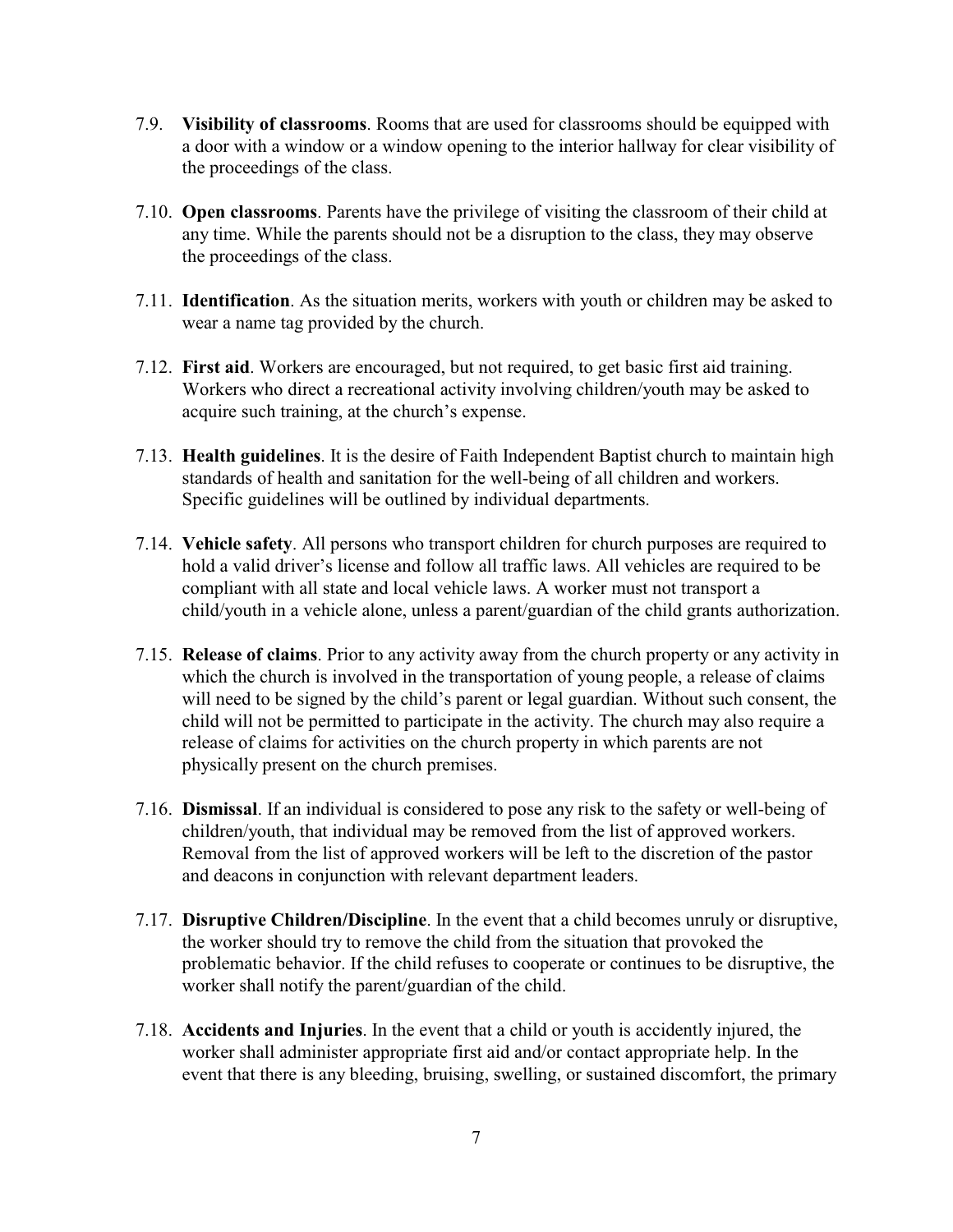worker should fill out an accident/injury report to be kept in the church's secure child protection file.

- 7.19. **Illness**. Parents with children with obvious signs of illness should not leave their child/youth under the care of church workers. Workers may ask parents not to leave their children if the child has a contagious condition that compromises the health of other children/youth or workers in the nursery or classroom.
- 7.20. **Medications**. Workers shall not be allowed to administer medications to children. Such medications shall be administered by the child's parent/guardian. A parents/guardian should notify workers about children/youth with special medical conditions and of the appropriate action that should be followed in the case of an emergency.
- 7.21. **Emergency Plan**. Workers should be trained in what to do in the event of emergencies such as fires or tornados. Evacuation routes and shelter areas should be designated for individual nurseries or classrooms.
- 7.22. **Non-Member Helpers.** Under special circumstances helpers/workers from outside Faith Independent Baptist Church may work with children for a specific event (e.g., Vacation Bible School), but all cases must be approved by the pastor and deacons prior to the event. The responsibility of this helper will be defined by the pastor and deacons and this individual may be subject to screening requirements depending on the sphere of this individual's responsibility. All workers from outside the church are held to the same code of conduct as those within the church.

## 8. **Sample Forms**.

- 8.1.1. Child/Youth Worker's Application Form.
- 8.1.2. Background Check Consent Form.
- 8.1.3. Statement on Sexual Misconduct.
- 8.1.4. Acknowledgment of FIBC's Child Protection Policy.
- 8.1.5. Reference Check Record.
- 8.1.6. Application Approval Form.
- 8.1.7. Accident/Injury Report Form.
- 8.1.8. Release of Claims.
- 8.1.9. Simplified Release of Claims.